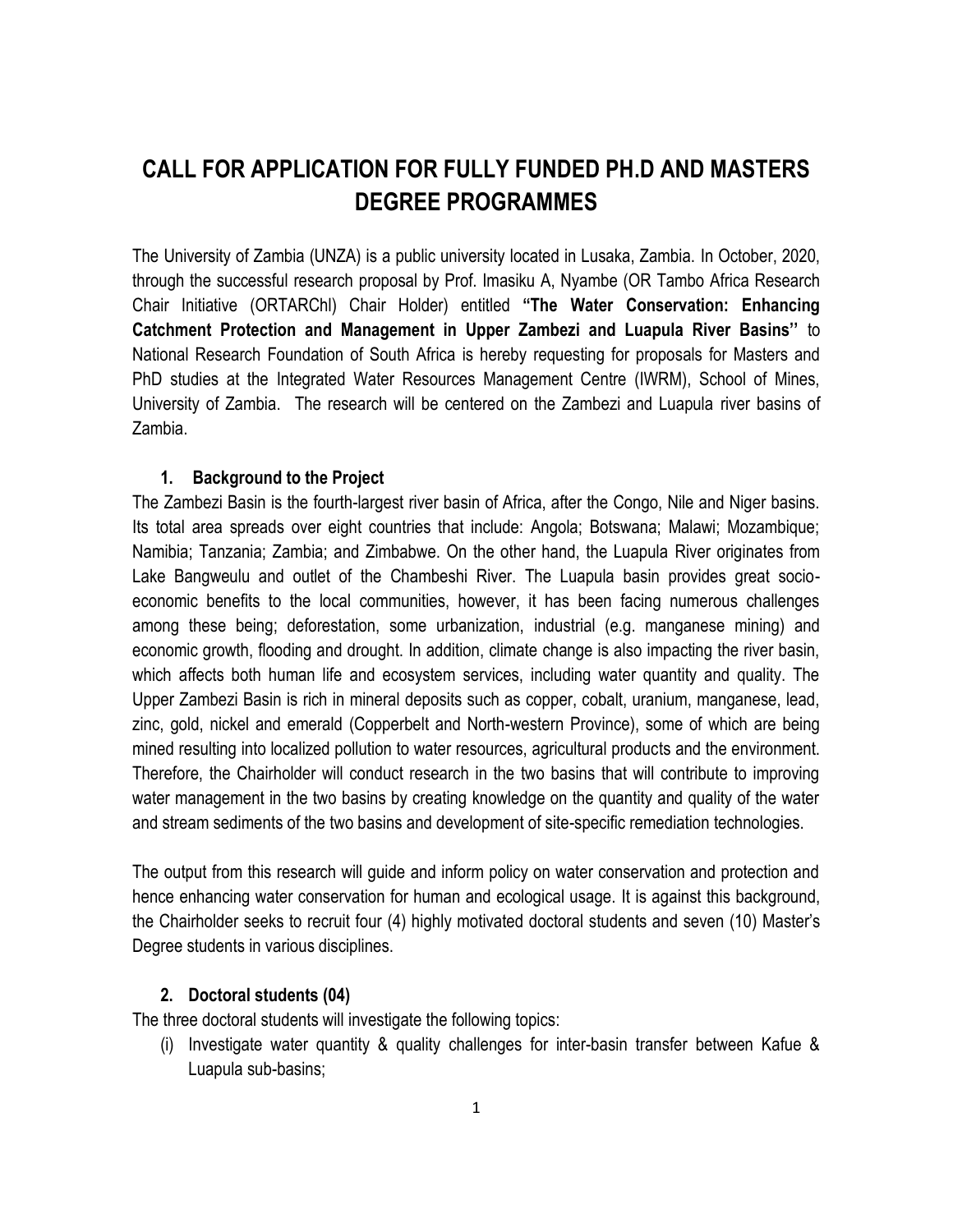- (ii) Investigate remediation technologies to remediate the water & soil pollution points;
- (iii) Landuse change, effects on ecosystem services and livilihoods in wetlands; and
- (iv) Assessment of the ecological risk impacts of inter-basin transfers (2024)

To apply, please submit the following documents: (i) Cover letter; (ii) A detailed curriculum vitae that includes a list of publications; (iii) Certified academic transcripts and certificates; (iv) A brief description of your research interests (1000 words max.); (v) A description of your scientific goals for the fellowship (1000 words max.); and (vi) Two names of academic referees from credible institutions that can easily be contacted to provide reference for candidate.

#### **Eligibility criteria**

- (i) An M. Sc. degree in Natural Sciences, Agricultural Sciences, Engineering, Mineral Sciences (Mines) from a recognised University;
- (ii) Strong background in any of the following fields such as IWRM, Hydrology, GIS and Remote Sensing, Ecology and Microbiology is considered an added advantage;
- (iii) A B.Sc. with an Upper Credit from the disciplines above;
- (iv) Preferable not working, single and women candidates are encouraged to apply;
- (v) Able to work in a multi-disciplinary environment;
- (vi) Team player and ability to work independently with a driver's licence; and
- (vii) Able to conduct field work in the scope of the Research Chair.

## **3. Masters' students (10)**

The 10 Masters students will investigate the following topics:

- (i) Investigate vulnerability of selected headwater recharge zones in Zambezi River Basin;
- (ii) Investigate wetland ecosystem services in Kafue & Luapula sub-basins;
- (iii) Investigate mining polluted sites for remediation technologies application on the Copperbelt;
- (iv) Investigate and evaluate land-use changes and ecosystem services in selected wetlands in both basins;
- (v) Undertake bathymetric surveys in selected reservoirs in the Kafue & Luapula subbasins/Zambezi River Basin – 2024
- (vi) Investigate the water quantity and quality in selected areas of the Kafue sub-basin 2024;
- (vii) Investigate ecological integrity of inter-basin transfer on selected sites in the basins 2024;
- (viii) Investigate the surface water quality and quantity of the Luapula sub-basins 2024;
- (ix) Evaluate and assess the framework for stakeholder participation for sustainable IWRM in the Upper Zambezi sub-basin – Social Sciences; and
- (x) Evaluate and assess stakeholder participation for sustainable IWRM in the Luapula River sub-basin – Social Sciences.